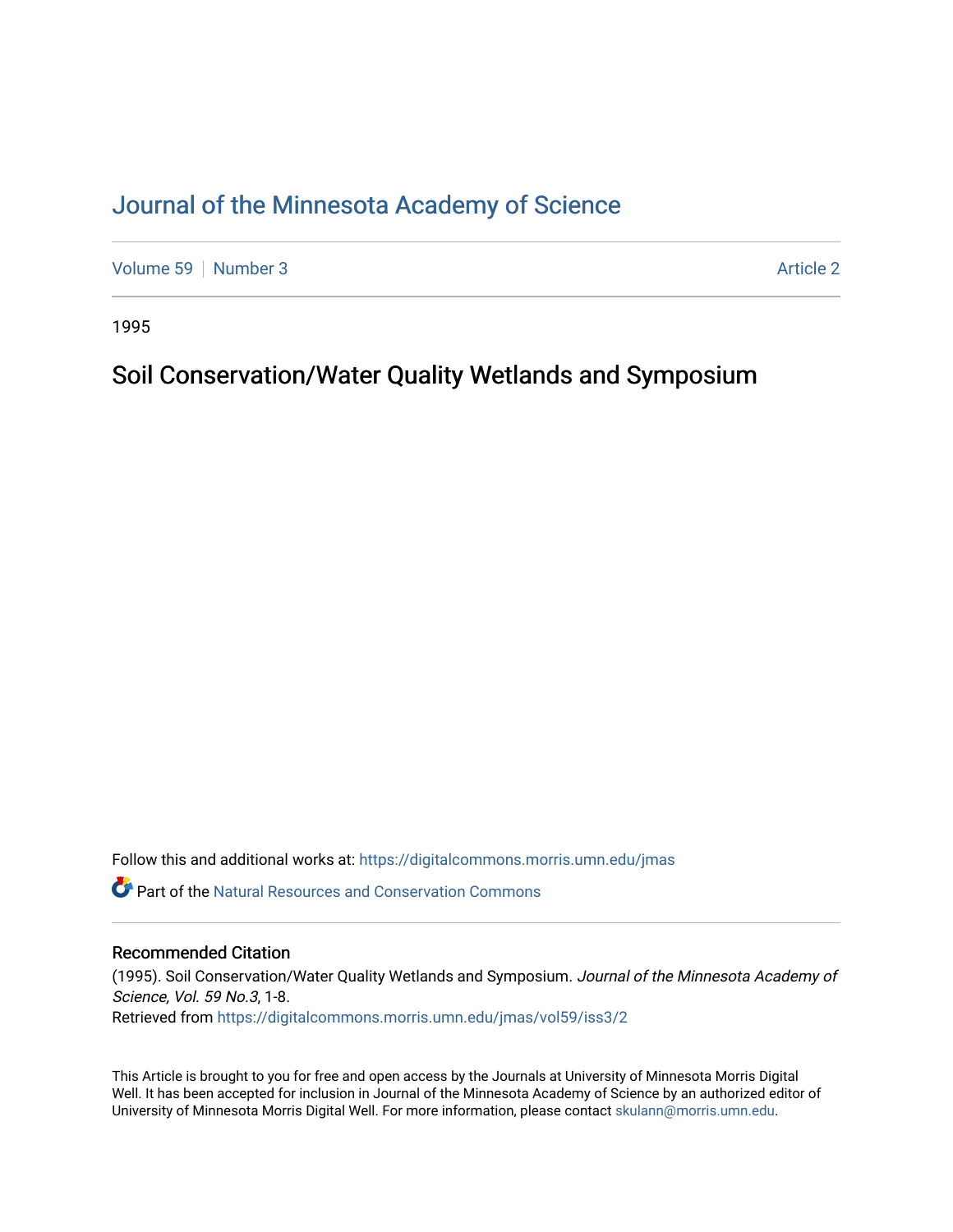8:30 THE ROLE OF ECONOMIC, MANAGEMENT AND PUBLIC POLICY FACTORS ON POST-CONTRACT CONSERVAYION RESERVE PROGRAM LAND USE DECISIONS

#### *Dr.* Larry *Janssen, Economics* Departmen~ *Scobey Hall, South Dakota State University, Brookings, SD 57007*

Most Conservation Reserve Program (CRP) contracts will expire from 1996-2001, which will affect the land use of 36.4 million acres of highly erodible and other environmentally sensitive cropland enrolled in this land retirement program. The major objective of this study is to estimate the role of economic, management, and public policy factors on post-contract CRP land use decisions in South Dakota, a Northern Plains state with 2.1 million acres of enrolled land, 10% of the States cropland base.

One major data source is a 1993 CRP survey sent to a random sample of 8.33% of South Dakota CRP contract holders and completed by 556 of 1133 persons contacted. Management, socio- economic and land use data from the 1993 CRP survey are combined with their CRP contract file data from USDA. Respondents' intend to return 52% of their CRP acres to cropland, retain 29% in grassland, and are uncertain about post contract land use of 19% of their CRP acres.

A logistic regression model is used to determine the relative importance of economic, public policy, and management factors on respondents post- CRP land use intentions. Federal farm program incentives and crop base acres on CRP lands are two key factors favoring a recropping decision. Management practices on other agricultural land owned or leased by CRP contract holders are other important determinants of their post-CRP land use decision.

Projected economic cost and return budgets for CRP lands in three distinct climatic regions of South Dakota will be developed and presented for the major post-CRP land use alternatives. Breakeven and sensitivity analysis will be conducted to determine the role of enterprise profitability and public policy incentives on CRP land use decisions.

8:50 WATERSHED PLANNING - ECONOMICS OF WATER QUAUTY: ANALYSIS OF PROPOSED LAND TREATMENT AND PHOSPHORUS LOADING REDUCTIONS TO BIG STONE LAKE.

#### *David Buland, Soil Conservation Service, Federal Building, 200 Fourth St. SW, Huron, South Dakota 57350*

Many approaches have been proposed to improve hyper-euthorpic lakes. This paper summarizes a consensus watershed planning effort by an interdisciplinary, interagency team to target phosphorus reduction from the Little Minnesota River Watershed as a key to cleaning up Big Stone Lake. Many Resource Management Systems (RMS) for reducing phosphorus were analyzed and the most cost-effective selected into the final cleanup plan. Several agronomic, engineering, and economic models were used to quantify sources of pollution, including the Erosion/Productivity Impact Calculator (EPIC), Ephemeral Gully Impact Model

(EGIM), Cost and Return Estimator (CARE), and Agricultural Non-point Source Pollution (AGNPS). Two hundred and fifty cropping systems were examined through 30 years of simulated weather data using the EPIC model. The sediment and phosphorus were routed through six subwatersheds to estimate delivered phosphorus and sediment from each watershed source. Onsite and offsite economic benefits and costs were calculated to determine the cost effectiveness of RMS and to select the recommended combination of practices to reduce phosphorus delivered to Big Stone Lake.

9:10 EVALUATION OF AGRICULTURAL NONPOINT SOURCE POLLUTION CONTROLS ON WATER QUALITY IN SoUTHWESTERN NoRTH DAKOTA

### *J. Yoon and L.A. Disrud, Department of Agricultural Engineering, North Dakota State University, Fargo, ND 58105- 5626*

The agricultural nonpoint source pollution control of water quality in a 72,000 acre watershed in southwestern North Dakota and northwestern South Dakota that drains into the Bowman-Haley Federal Reservoir was evaluated by using a distributed parameter hydrologic model, AGNPS (Agricultural Nonpoint Source Pollution Model). Due to the watershed size constraint with the model, a methodology was developed to prepare a database for the each subwatershed and to link them together in cascade routing model formulation to simulate water quality of runoff influxed into the reservoir. Model simulation was used to identify critical areas within the watershed where land treatment should be focused to optimize results. Sensitivity matrix analyses were performed to determine the impact of changing values of various parameters in the model on predicted water quality. These changes in parameter values were related to changing practices on the land to control nonpoint source pollution. Several alternative Best Management Practice (BMP) scenarios were simulated for various changes in land management and treatment and subsequent changes in water quality due to these changes were determined. It was observed that the most effective scenario could reduce sediment and nutrient loading into the Bowman-Haley Federal Reservoir by 48%. Based on the results from simulated scenarios, possible improvements for future water quality management and planning were obtained. Although the study emphasized the application of the methodology to the Bowman-Haley watershed in North Dakota, the methodology is applicable to any watershed in general.

9:30 INFILTRABILITY AS A CONTROLLING FACTOR OF RUNOFF

#### *Robert A. Kohl, Box 2207-A, South Dakota State University,*  Brookings, SD *57007*

The rate at which rainfall can enter the soil determines if and/or how much runoff will occur. Since runoff is the transporting mechanism for inter-rill erosion and the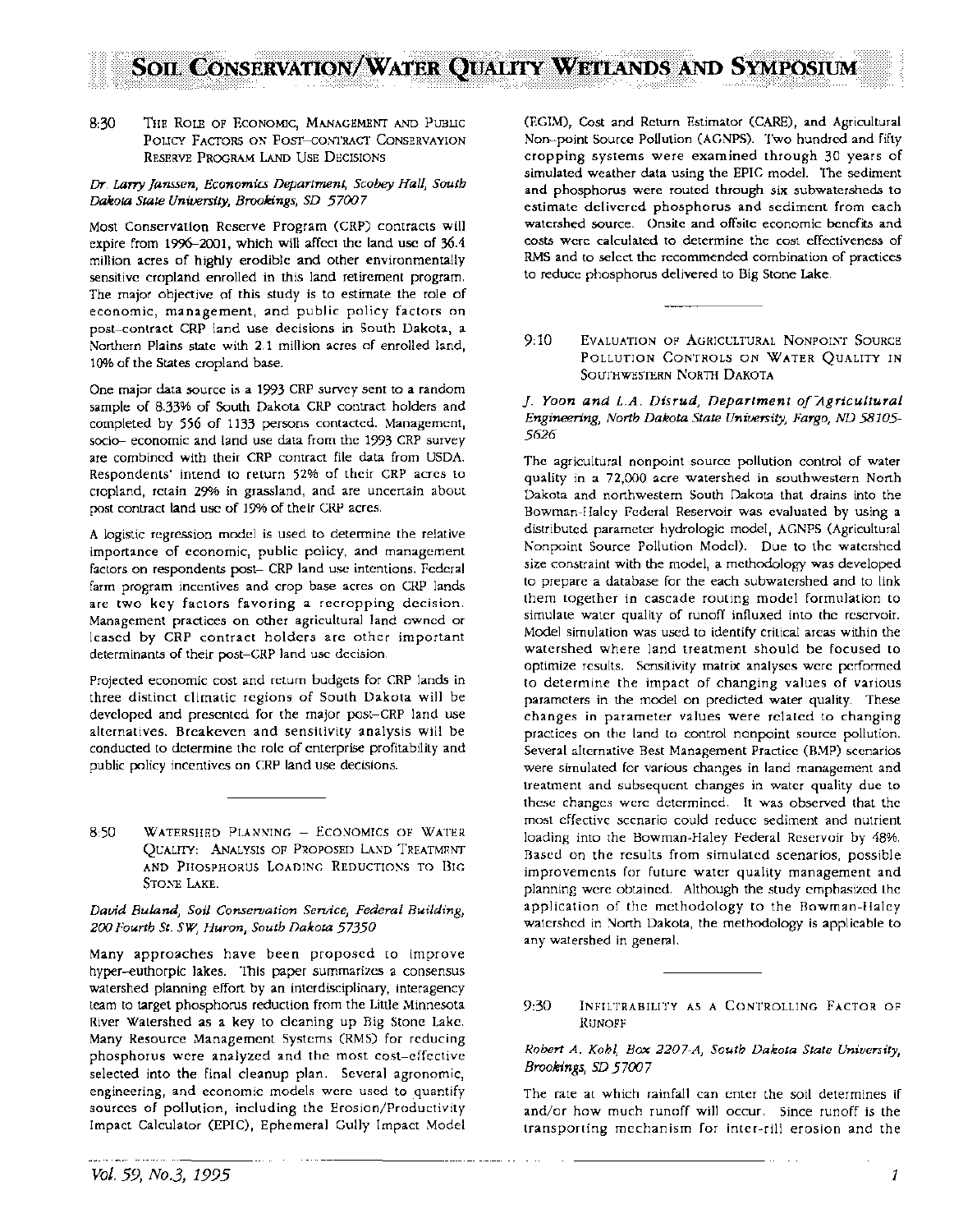## *Symposia*

combined agent and transport for gully erosion, soil infiltrability is the first cause and is strongly influenced by crop and residue cover. This paper will focus on factors influencing infiltrability on cropped and uncropped soils.

9:50 DEVELOPMENT AND IMPLEMENTATION OF A NONPOINT SOURCE POLLUTION MODEL LINKAGE TO GIS AND RDBMS FOR CRITICAL AREA ASSESSMENT AND BMP **GENERATION** 

#### *]. Yoon and G. Padmanabhan, Dept. of Agricultural Eng. and Dept. of Civil Engineering, North Dakota St. University, Fargo, ND 58105-5626*

Nonpoint source pollution management is highly dependent on simulation models. Evaluating alternative management strategies through experiments is not feasible, and a modeling study is often the only viable means of providing input to management decisions. Methods were developed for directly linking a distributed nonpoint source pollution parameter model, AGNPS (Agricultural Nonpoint Source model) with a vector-based geographic information system (Geo/SQL) and a relational database management system (ORACLE) for simulating runoff and the transport of sediment and nutrients from a proposed dam site near Winger, the Sand Hill River Watershed District, Minnesota. The AGNPS model operates on a regular Voronoi polygon basis so that the spatial variation in parameters of each cell can be accounted for in the analysis throughout the entire watershed. Distributed parameter models such as AGNPS are often applied to large problem domains. Linking such models to geographic information system (GIS) and database management system (DBMS) will facilitate better data storage, manipulation and analysis within the GIS environment than constructing many input and output files individually and managing them. Rather than manually implementing AGNPS, spatially extracted data are integrated in an automatic fashion through a direct linking between the AGNPS model engine and GIS/RDBMS. This direct linkage results in a powerful, up-to-date tool that would be capable of monitoring and instantaneously visualizing the transport of any pollutant that AGNPS can simulate. Thereby, it reduces the time required to analyze the numerical output from AGNPS, and enables users to perform various "what if' scenarios to develop the optimal Best Management Practice (BMP) for the watershed. Simulated results showed that the final BMP scenario achieved an average reduction of about 26% from current nonpoint source pollutant levels.

10:10 POSTER: COUNTY LEVEL EDUCATIONAL PROGRAMS IN RESOLVING MANURE RELATED WATER PROBLEMS IN SOUTH-CENTRAL MINNESOTA

*C. M. Hanson and L. M. Gunderson, Brown-Nicollei-Cottonwood, Clean Water Partnership,Room 13, Cottonwood Environmental Office, St. Peter, MN 56082, Brown-Nicollel- Cottonwood, Clean Water Partnership, 301 South Washington, Windom, MN 56101* 

The Brown, Nicollet, Cottonwood Clean Water Partnership is a cooperative water quality project involving over 30

co-sponsors located in these three counties in south central Minnesota. The overall mission of the project is to develop a strategy to minimize high nitrate concentrations in surface and ground water.

One of the first initiatives was to conduct a survey of farmers in the three counties to determine their agricultural practices. Forty-one farmers were interviewed. Survey questions keyed in on N management including commercial, manure, and legume sources of N. The purpose of the survey was to:

- learn more about N rates and practices in the area.
- identify opportunities to improve farm profits and water quality
- identify education needs for our Clean Water Partnership efforts.
- develop a base against which to measure the effectiveness of our educational programs.

Analysis of the survey showed two key results:

- 1. Applications of commercial N to *unmanured* corn are on the average approximately equal to the University of Minnesota recommendations.
- 2. Application of N to *manured* corn substantially exceed the University of Minnesota recommendations.

Farmers were employed under the South Central Emergency Employment Program (SCEEP) to collect manure samples for free analysis. These farmers were organized and educated to assist other farmers in manure samples and distributed information on fertilization, manure sampling, safety, crediting nutrients from manure, and manure handling. Analysis results were promptly sent to the farmers along with an invitation to call the project staff with questions.

Future plans include workshops and field demonstrations. Workshop topics will include how to use manure testing results, manure application, spreader calibration, and computer software to assist in making nutrient recommendations. Test plots will include livestock manure and commercial N.

Effectiveness of this country-level program in resolving agricultural water quality problems, specifically due to the over application on N from manure, will be addressed.

10:10 POSTER: THE ANOKA SAND PLAIN WATER OUALITY DEMONSTRATION PROJECT: GROUNDWATER PROTECTION BEST MANAGEMENT PRACTICES FOR **AGRICULTURE** 

*David Cooper, jan Jarman, Mike Blaine, jeff King, Bill Harju, joAnn johnson, Anoka Sand ·Plain Water Quality Demonstration Project Staff, Anoka Sand Plain Project, Minnesota Extension Service, 312 Agricultural Engineering Building, 1390 Eckles Avenue, St. Paul, MN 55108* 

The Anoka Sand Plain Project is one of sixteen projects established nationwide by the U.S. Department of Agriculture to demonstrate agricultural production practices that can be voluntarily adopted by producers to protect water quality.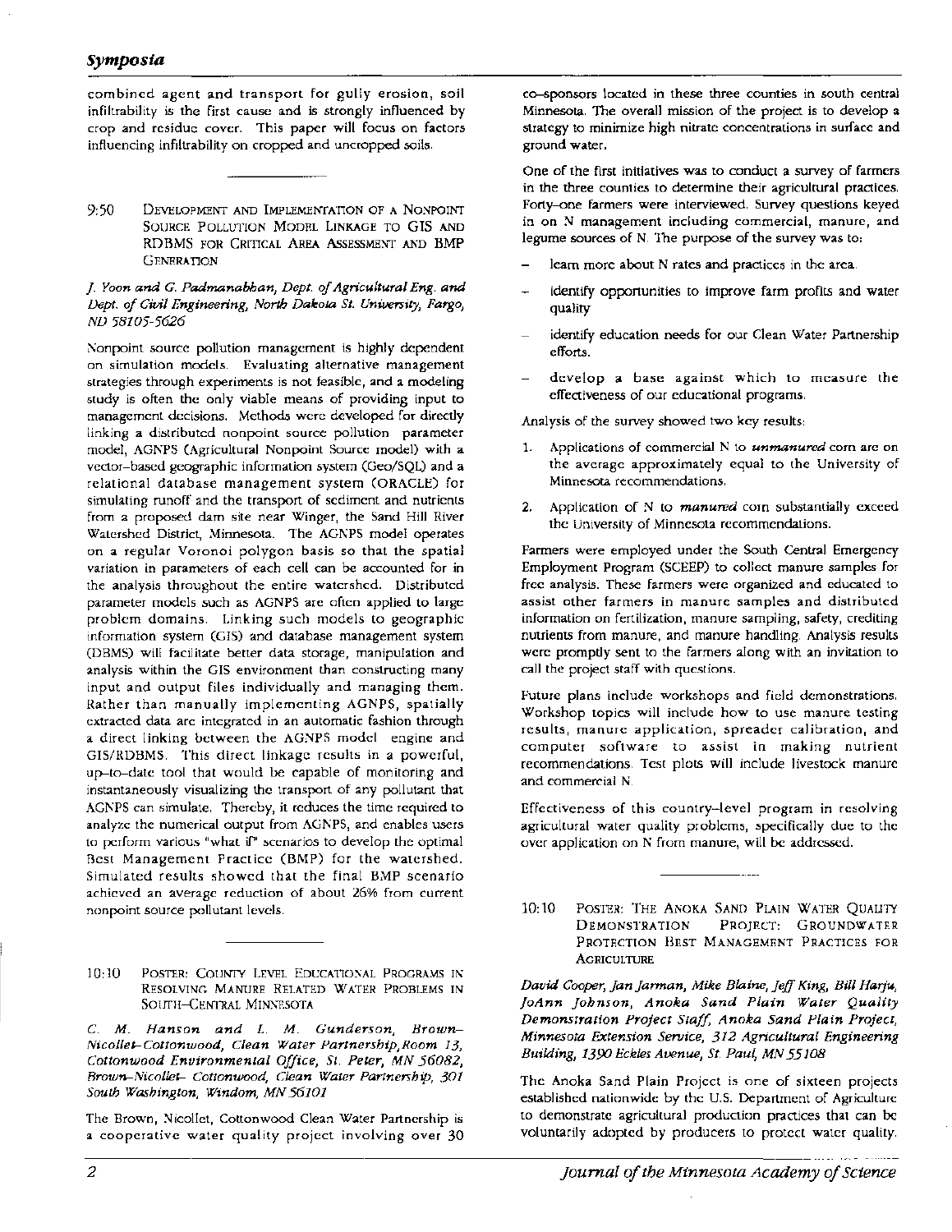The specific goal of this project is to help agricultural producers residing on the Anoka Sand Plain Aquifer to adopt nutrient, pest control, and irrigation water management practices that will reduce the risk of non-point source contamination to groundwater in the aquifer. The Anoka Sand Plain Aquifer is an important source of water in the region, and it also serves as a source of recharge to several bedrock aquifers and contributes to the base flow of the Mississippi River which together contribute most of the drinking water supply for the Minneapolis  $-$  St. Paul Metropolitan Area. The project works with over 40 producers residing in seven counties (Benton, Chisago, Isanti, Mille Lacs, Sherburne, Stearns, and Wright) north of the metropolitan area in the establishment of on-farm demonstrations of nitrogen fertilizer and animal waste applications, integrated pest management, irrigation water scheduling, and related production practices that can contribute to groundwater protection. The results of those on-farm demonstrations will be presented in this poster.

#### 10:10 EXHIBIT: NORTHERN CORNBELT SAND PLAIN MANAGEMENT SYSTEMS EVALUATION AREA (MSEA)

*Bruce Giebink, john Lamb, jim Anderson, Minnesota Extension Service, 452 Borlaug Hall, 1991 Upper Buford Circle, University of Minnesota, St. Paul, MN 55108* 

Collectively, there are five Management Systems Evaluation Area (MSEA) Projects (involving 10 research sites) located across the Midwest. At these sites researchers are studying how various farming systems impact water quality and farm profitability. The Northern Corn Belt Sand Plain MSEA Project - with research sites located on highly permeable sandy soils overlying shallow aquifers in Minnesota, North Dakota, South Dakota and Wisconsin - focuses on how irrigated farming systems on sandy soils affect ground water quality. The Minnesota site is located on the Anoka Sand Plain Aquifer. This aquifer is an important source of water in the region: it serves as a source of recharge to several bedrock aquifers and also contributes to the base flow of the Mississippi River. Together, these water resources supply most of the drinking water for the Minneapolis - St. Paul Metropolitan Area. We will explain how agricultural production systems at Minnesota's MSEA site have affected crop productivity and ground water quality. Systems at the Princeton, Mn. site include:

- Full-width tillage continuous corn, broadcasted herbicides;
- ridge tillage corn-soybean rotation, banded herbicides;
- a higher input sweet corn- potato rotation.

After four growing seasons:

- No agricultural production systems affected herbicide (atrazine, alachlor(Lasso), metoalachlor (Dual), metribuzin (Sencor) concentrations;
- Nitrate-N concentrations increased under the sweet corn potato rotation.

Visitors will be able to try out an interactive tutorial about water quality in the Midwest, watch a video or pick up

literature (brochures, fact sheets, etc.) that explains in more detail what the project is about and how specific findings can help agricultural producers and practitioners farm more profitably and protect water quality.

## 10:40 MODEL ESTIMATION OF BMP lMPACfS ON LoNG-TERM GROUND WATER QUAUTY IN THE ANOKA SANDPLAINS

*john L. Nieber, Hung Viet Nguyen, john L. Nieber, David Cooper, Michael* /. *Blaine, jeffrey* S. *King, jeffrey L. St. Ores, Department of Agricultural Engineering, University of Minnesota 1390 Eckles Ave., St. Paul, MN 55108* 

The Anoka Sand Plains Water Quality Demonstration Project was established in 1990 as a demonstration of best management practices (BMP's) in agricultural production for protection of ground water quality. Forty producer cooperators, representing the range of agricultural management practices in the Anoka Sand Plain region, are involved in the project. Pretreatment conditions at each cooperator operation were quantified and best management practices were then prescribed. Best management practices involved such practices as crop rotation, tillage, irrigation water management, nutrient crediting for manure, leguminous crops and crop residue, selection of more stable forms of commercial nitrogen, and split application of fertilizers. Crop yields are monitored on each operation, along with the nitrate content in the soil profile at the beginning and end of the growing season. In late 1993 a modeling study was initiated to provide estimates of the potential long-term impact of the adoption of the best management practices on reduction of nutrient contamination of ground water in the shallow sandplain aquifer. Numerical simulation models of water flow and chemical transport are being used for the study. The models included in the study are GLEAMS, LEACHM-N, SWAST, and NLEAP. Field data acquired at several of the more intensively monitored sites are being used to provide baseline tests of the models. The regional weather record for the 1960-1990 period is being used as input to the models, along with the crop and nutrient management practices for both pre- and post-BMP conditions. Results obtained from the application of these models will be summarized and conclusions about management practices derived from the simulations will be given.

#### 11:00 EsTIMATION OF SELENIUM IN DRAINAGE WATER

#### *Dr. Darrell W. DeBoer, Dept. of Agricultural Engineering, South Dakota State University, Brookings, SD 57007*

A simulation model, based on the travel paths of water movement through saturated soils to subsurface drain lines, is being used to estimate the concentration of selenium in drainage water. Data sets which describe the soil and water characteristics of the Lake Andes-Wagner/Marty II irrigation project in South Dakota are used as inputs to the model. Chemical and physical properties of the project soils have been determined along about 20 miles of transects within the project boundaries. Irrigation management practices which minimize drainage flows have been identified and are also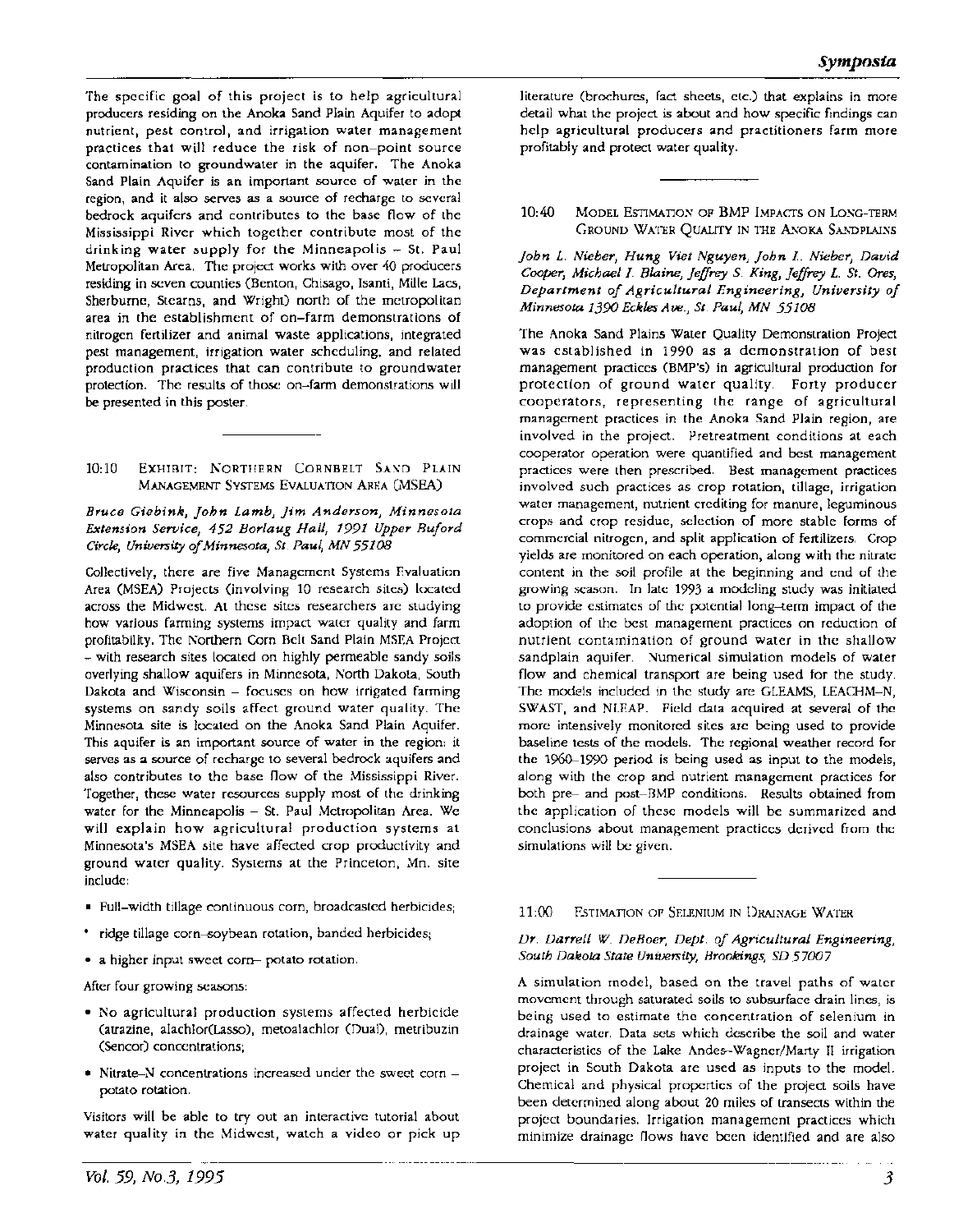# *Symposia*

used as model inputs. Results of this study will illustrate projected long term trends of selenium concentrations in drainage water as a function of irrigation management practices, drainage design considerations and initial selenium concentrations in the soil.

#### 11:20 ORGANIC CARBON CONrENr OF SOilS: VARIATIONS IN CROP TYPE AND SOIL TEXTURE

#### *Mariana Garrettson, Vanessa Bodrie, and Karen Bobbitt, Carleton College, Northfield, Mn. 55057*

We investigated the effect of crop rotation and soil texture on organic carbon content and the subsequent distribution of organic carbon within the A horizon. Soils were collected from nine fields in which no artificial fertilizers had been used on the Bauer farm in Rice County, MN. These fields included a sandier and siltier soil for each of four crops: wheat/oat, alfalfa, corn and soybeans, plus a plot in the Conservation Reserve Program (CRP) which has not been tilled for seven years. In each field, soil samples were collected from depths of 5- 10 em and 20-25 em below the surface. Organic carbon content of each sample was determined by the difference in weight before and after incineration at 600°C. Results show that soils planted in corn and soybeans have a lower organic carbon percentage (averaging 4.10% and 4.51% respectively) than soils planted in wheat/oat and alfalfa (averaging 7.01% and 7.92% respectively). The CRP plot had an average organic carbon percentage of 5.76%. When crops were held constant, organic carbon was positively correlated with an increase in clay content. Soils with a high total organic carbon content have it concentrated in the lower part of the A horizon while soils with a low total organic carbon content have it concentrated in the upper part of the A horizon. The trends of increasing carbon content can be attributed to both higher clay content in the soil and differences between specific crops including differing root structures, planting techniques (cover crops vs. row crops), and tillage techniques.

#### *D. C. Reicosky, USDA-ARS-MWA, North Central Soil Conservation Research Laboratory, North Iowa Avenue, Morris, MN 56267*

Man's activities in agricultural production associated with tillage can have significant influence on atmospheric composition through the greenhouse effect and potential global climate change. Minimizing agricultural's impact on the global increase in carbon dioxide requires that we sequester or maintain high levels of soil organic matter. The objective was to determine the effect of different fall tillage methods on the short-term carbon dioxide flux from soil. Various methods of tillage that incorporate aspects of conservation tillage were evaluated and the  $CO_2$  flux measured with a large portable chamber system, commonly used to measure crop canopy gas exchange. Measurements of  $CO<sub>2</sub>$  flux were initiated shortly after tillage and continued

intermittently for several days. The results showed that moldboard plow had the roughest soil surface and highest initial C02 flux and maintained the highest flux throughout the study. The differences in the  $CO<sub>2</sub>$  flux between tillage treatments were small but consistent. Measurements after tillage with a newly developed conservation tillage tool showed the initial  $CO_2$  flux was < 10% of that after moldboard plowing. Equipment designed for residue management and conservation tillage can be beneficial in minimizing  $CO<sub>2</sub>$  lost from the soil. These preliminary results suggest new conservation tillage equipment designed for better residue management may also aid in minimizing soil organic matter loss by decreasing the amount of carbon dioxide lost at tillage time. The results showed tillage methods affected the initial  $CO<sub>2</sub>$  flux differently and suggest improved soil management can minimize agriculture's impact on global  $CO<sub>2</sub>$  increase. Maintaining or even increasing the soil organic matter to the highest levels obtainable under economic crop production may require both reduced tillage and crop rotation that maximize crop residue return to the soil. The temporal trends in carbon dioxide loss superimposed on spacial variation within the landscape further complicates the analysis and will require further detailed research to provide policy makers with quantitative data for environmental quality decisions.

## **NOON - 1:00 P.M. LUNCH**

1:00 IMPACT OF NARROW-ALTERNATE STRIP CROP SYSTEMS oN CROP YIELD AND RESIDUE CoVER

## *T.K. /ragavarapu and G. W. Randall, University of Minnesota, Southern Experiment Station, 35838 I 20th Street, Waseca, MN 56093*

Current corn *(Zea mays* L.) and soybean *(Glycine max* L.) production practices used by many US farmers are quite energy intensive while allowing excessive soil erosion. An experiment was conducted at two locations in southern Minnesota on a Webster clay loam soil to investigate narrow (4.57-m), alternate strip systems planted on ridges (ridge till). a 3-crop [corn-soybean-wheat *(Triticum aestivum* L.) interseeded with Nitro alfalfa *(Medicago sativa* L.) or hairy vetch *(Vivia villosa* Roth)] system was compared to a conventional corn-soybean strip system. Rows were oriented N-S at one location and E-W at the other. Results from 3 years suggest that narrow alternate strips of corn, soybean, and wheat in a ridge-till system provide excellent surface residue coverage and satisfy erosion control goals. Corn production was increased by 3% with E-W rows and 13% with N-S rows due to the positive border effects in the narrow strips. Soybean yields in strips alternated only with corn were reduced by 7% (N-S rows) and 10% (E-W rows) due to competition and shading by the corn. When grown in a 3-crop system, soybean yields were reduced only by 3% (N-S rows) and 5%(E-W rows) because of less shading when bordered by wheat. Wheat yields were unaffected by the border crops in the E-W scenario and were reduced by 10% in the west 1/3 strip bordering corn in the N-S rows. Wheat introduced into the traditional corn-soybean strip system not

<sup>11:40</sup> TILLAGE METHODS AND LOSSES OF SOIL CARBON DIOXIDE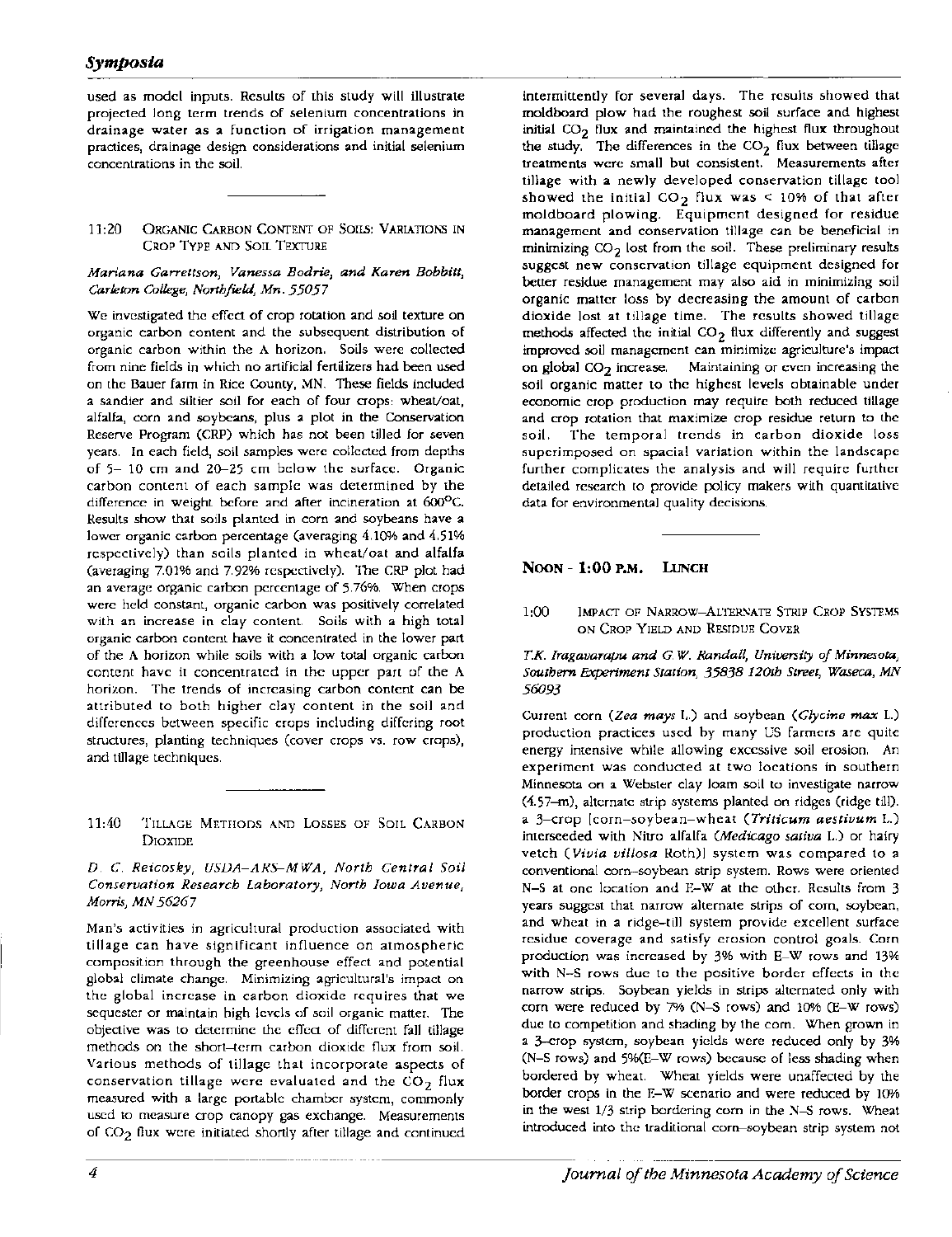only reduced border effects on soybeans but also aided interseeding of legumes. In the unusually cool and wet year of 1993, legumes provided a nitrogen credit of about 45 kg N  $ha^{-1}$ .

1:20 ESTABLISHMENT OF COVER CROPS BEFORE HARVEST oF CoRN AND SoYBEAN CRoPs AT 6 FARMS AND 2 UM AGRICULTURAL EXPERIMENT STATIONS OF WEST CENTRAL MINNESOTA.

*Dennis Warnes,* N. *Barber, A. Olness, Don Reicosky, D. Huggins, R. Alderfer, West Central Experiment Station, University of Minnesota, Morris, MN* 56267 *and ARS North Central Soil Conservation Research Laboratory, North Iowa Avenue, Morris,* MN 56267

We conducted studies to evaluate methods of establishment of cover crops within a primary crop before harvest. Hairy vetch *(Vicia villosa* Roth) was planted at tasseling (maize; *Zea mays* L.) or last cultivation (soybean; *Glycine max* L.), and winter rye *(Secale cereale* L.) was planted in maize at tasseling, at silage stage, at maturity, and after harvest, and in soybean at last cultivation, at leaf yellowing (silage), and after harvest. At cooperative farm sites, hairy vetch was planted with an endgate seeder on August 12 or 16; with adequate precipitation after planting, good stands were established. A mixture of hairy vetch and sweet clover *(Melilotus officina/is*  Mill.) was planted July 24; only fair stands were established when the soil was wet at planting but received only sparse precipitation for 3 weeks after planting. Winter rye planted by airplane on September 16-17 produced a good stand because of adequate rainfall in the week after planting; this provided protection against erosion and provided forage for grazing in the following spring. Winter rye planted September 27 with an endgate seeder with and without 'topping' maize produced stands of rye adequate for some protection against erosion with only sparse precipitation after planting. Stands of annual medics *(Medicago lupulina* L.) and winter rye planted September 15, 1993 by airplane were very poor because of inadequate precipitation after planting and because annual medics establish poorly with only broadcast seeding. Drilling the cover crop after harvesting maize or soybean for silage provided the best stands of cover crops. Drilling the cover crop after harvesting cash crops allowed germination but inadequate growth of winter rye to protect against erosion over winter or provide for early spring grazing.

1:40 BENEFITS OF COVER CROPS ESTABLISHED AT 6 FARMS AND 2 EXPERIMENT STATIONS IN WEST CENTRAL MINNESOTA

*Dennis Warnes, N. Barber, A. Olness, Don Reicosky, D. Huggins, R. Alderfer, West Central Experiment Station, University of Minnesota Morris, MN* 56267 *and ARS North Central Soil Conseroation Research Lab., North Iowa Avenue,*  Morris, *MN* 56267

Concerns about soil erosion, water quality, and synthetic agricultural chemicals encourages development of more sustainable systems for maize *(Zea mays* L.) and soybean

*(Glycine max* L.). We conducted field studies in West Central Minnesota to evaluate potential erosion and weed control from competitive crops and their allelopathic effects. At two sites winter rye (Secale cereale L.) was planted in the fall and killed with glyphosate before no-till- planting maize or soybean. Winter rye residue eliminated the need for preplant incorporated or pre-emergence herbicides which have soil residual activity; but, post emergence herbicides were needed to control weeds. Planting a legume as a cover crop may provide nitrogen for the succeeding crop. Hairy vetch, hairy vetch with sweet clover *(Melilotus officina/is* Mill.), or annual medic *(Medicago lupulina* L.) from Australia was planted into maize. Good stands of hairy vetch were established with adequate precipitation; but, the stand of medic was very poor and stands of hairy vetch and sweet clover were only fair because of inadequate rainfall after planting. Mineral nitrogen content of the soil was measured in the areas seeded to legumes. Winter rye was aerially planted into soybean on rolling fields to prevent erosion and to provide grazing forage. Soil surface cover measurements (both fall and spring) were used to predict erosion control. Biomass was measured in the spring. Winter rye, planted into maize with and without 'topping', reduced erosion risk. Percentage cover from winter rye or hairy vetch ( *Vivia villosa* Roth) was measured in the fall and spring; those measurements were used to estimate erosion control. Soil moisture was measured to determine if the previous cover crop aided water infiltration and /or used excess soil moisture.

2:00 RESTORING AGRICULTURAL DRAINED WETLANDS: A "REINVEST IN MINNESOTA" (RIM) INITIATIVE

*Thomas A. Wenzel and David H. Behm, Minnesota Board of Water* & *Soil Resources,* 155 *S. Wabasha, Suite* 104, *Saint Paul, MN* 55107

About 1850, Minnesota possessed approximately 18.5 million acres of wetlands; by the 1980s, the acreage had been reduced to 7.5 million acres. An innovative, locallyadministered state program is helping to bring back a part of this heritage.

The wetland restoration component of the Reinvest In Minnesota (RIM) Reserve Program pays landowners to restored drained wetlands and convert them back to their natural state. The program also provides necessary funding to the landowner to cover the costs of establishing the conservation practices, including restoring the drained wetland, up to specified limits. The Board of Water and Soil Resources administers the program through local soil and water conservation districts (SWCDs). Cooperating agencies and conservation organizations often contribute financial assistance to participating landowners whose costs exceed the state's payment limits. In addition, cooperating agencies provide technical assistance directly to the participating landowners or to SWCDs.

Program accomplishments and a discussion of wetland restoration program considerations will be presented.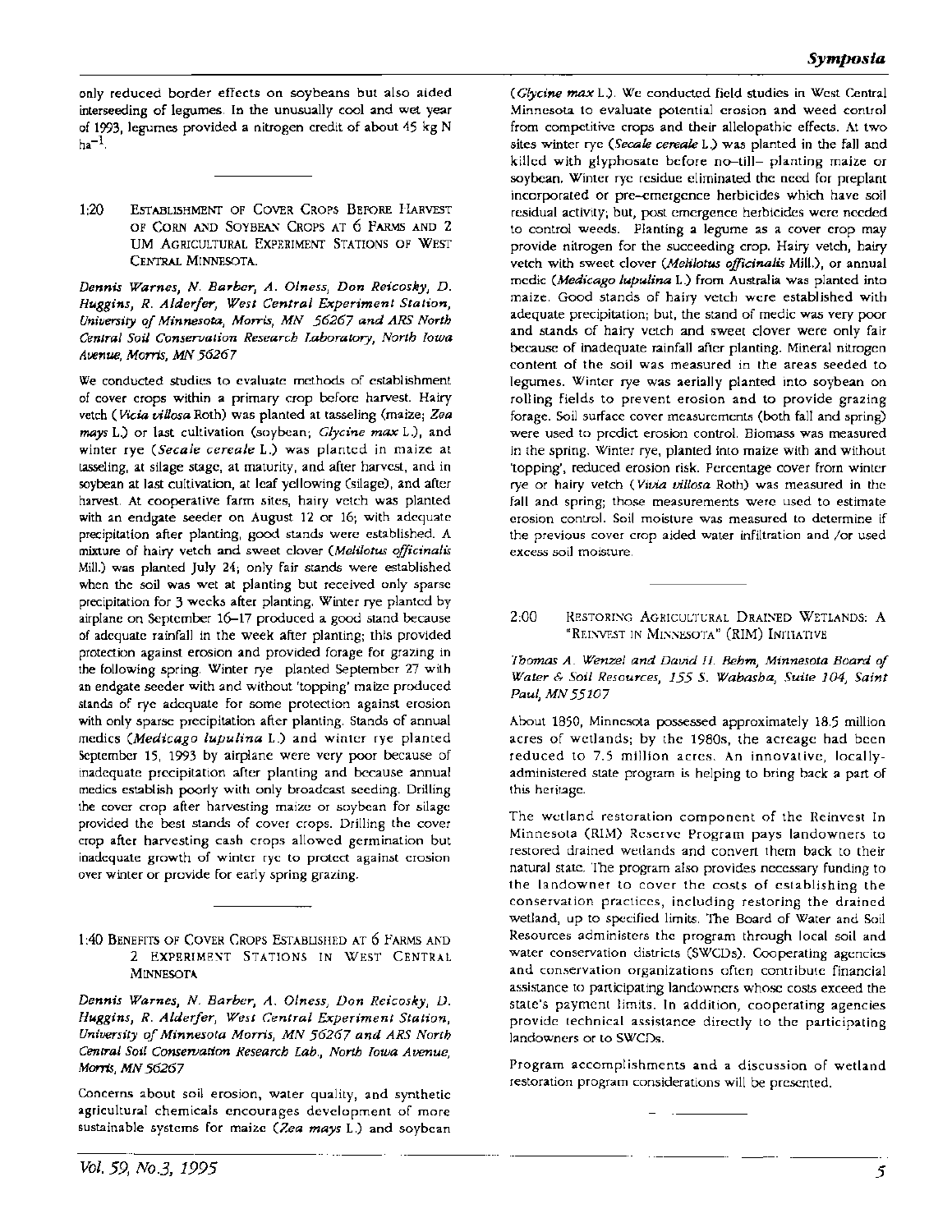# *Symposia*

2:20 MINNESOTA WETLAND CONSERVATION Acr: WETLAND BANKING SYSTEM

#### *john jaschke and Greg Larson, Water and Land Management Section, MN Board of Water* & *Soil Resources, One West Water*   $Street, Suite 200 St. Paul, MN 55107$

The MN Wetland Conservation Act (WCA), is a "no-net-loss" state wetland protection program that passed in June 1991. The WCA prohibits the draining and filling of wetlands unless replaced by restored or created wetlands of equal or greater public value under an approved replacement plan. Local government units (LGUs) administer this state program that includes a comprehensive yet simple wetland function and value assessment to achieve wetland replacement. The WCA also was the impetus for the development of a state wetland banking system which allows both public and private sector project sponsors to participate.

The resultant system evaluates existing wetlands based on type, location, inlet/outlet characteristics and special or local factors. An LGU can use the system to determine the amount of replacement wetland needed to mitigate adverse impacts. System implementation began in January 1994 and agencies will monitor results for needed improvements (such as regionalization).

The MN state wetland banking program incorporates the same evaluation methodology, and was designed to be simple and flexible while conserving wetland functions and values. The banking program was based on federal models to assure maximum consistency with the mitigation requirements of Section 404 of the Federal Clean Water Act. Projects will be approved, managed, and monitored by LGUs and landowners with the Minnesota Board of Water and Soil Resources providing oversight and central record keeping. Public and private interests can buy and sell credits at costs determined by free-market factors.

The objective of this paper is to point out the highlights of the WCA, and particularly the wetland banking system.

2:40 THE lMPACf OF PHORATE ON THE GENETIC DIVERSITY OF WETLAND AQUATIC INVERTEBRATES.

## *M.A. Brinkman<sup>1</sup>*, *W.G. Duffy*<sup>2</sup>, and *C.F. Facemire*<sup>3</sup>

*1 South Dakota State University, Department of Plant Science, Brookings, South Dakota 57007; 2 National Biological Survey, South Dakota Cooperative Fish and Wildlife Research Unit, South Dakota State University, Department of Wildlife and Fisheries Sciences, Brookings, SD 57007;* 3u.s. *Fish and Wildlife Service, Region 4, Atlanta, GA 30303* 

The impacts of the insecticide phorate on the genetic diversity of wetland invertebrates were investigated using field and laboratory studies in 1991. Electrophoretic methods were evaluated for revealing the impact of insecticides. Objectives were to determine the ability of electrophoresis to reveal the impact of phorate on invertebrates and to determine the influence of phorate on the genetic diversity in two common invertebrates. Amphipods, *Hyallela azteca* and mayflies, *Callibaetisferrugineus* (Walsh) were placed in constructed

mesocosms in wetlands and were exposed to varying amounts of phorate. Survivors and individuals from the parent population were genetically tested using cellulose acetate electrophoresis techniques. Allele frequencies were calculated for invertebrates in treatments and invertebrates from populations not exposed to phorate. Mortality oftest invertebrates was significantly higher  $(F = 5.97, P = 0.0190)$  in phorate treatments than in controls. Chi-square analysis revealed significant differences  $(X^2 > 8.5$ ; df= 1,2; P < 0.05) in allele frequencies between the untreated populations and individuals of both species treated with phorate. In addition, phorate appeared to eliminate, or reduce the frequency of certain genotypes in both species. Results indicate phorate selected against sensitive individuals and electrophoresis was effective at detecting differences between untreated populations and invertebrates that survived treatments. Genetic techniques should enable wetland scientists to detect the effects of pollution on invertebrate populations by monitoring genetic composition.

#### 3:20 HYDROLOGY OF PRAIRIE WETLANDS IN SURFACE COAL MINELANDS OF NORTH DAKOTA

## P.P. Sharma<sup>1</sup>, F.S. Carterl, B.J. Baker<sup>2</sup>, and J.L. Richardson<sup>2</sup>

*1 North Dakota State University, Land Reclamation Research Center, Highway 6 South, Mandan, ND 58554; 2 North Dakota State University, Dept. of Soil Science, Fargo, ND 58105* 

Prairie wetlands in the Fort Union Lignite region of western North Dakota provide habitat for migratory waterfowl and other wetland species and contribute to groundwater recharge. During surface mining of coal and reclamation of minelands, the mitigation for reconstruction of wetlands is based on equivalent replacement of hydric soils and hydrophytic vegetation. Given the semiarid climate of the region, the reconstructed wetlands may meet the 'duck test' of ·premine surficial functions, but the desired near-surface and subsurface hydro-ecological attributes may not be recovered or sustained for long times. Information on hydrology of wetlands and their catchment characteristics are needed to ensure sustainability of these wetlands towards maximum potential for surficial habitat protection and ground water recharge.

A research program on comparative hydrology of various types of wetlands associated with the surface coal minelands of North Dakota began in 1993 . The research program aims to: (a) characterize wetlands, their catchment, and soil parameters that affect the quantity and quality of water in selected premine. and postmine landscapes; (b) evaluate components of water balance model for the wetlands, and assess the role of these wetlands in ground water recharge.

Six wetland sites, two each from natural prairie, abandoned minelands, and reclaimed minelands are instrumented with electronic data Joggers to continuously monitor near surface micrometeorological parameters of rainfall, solar radiation, wind speed, relative humidity, and air, water and soil temperatures. Water surface elevations on wetland ponds, on near surface piezometers, and evaporation pans as well as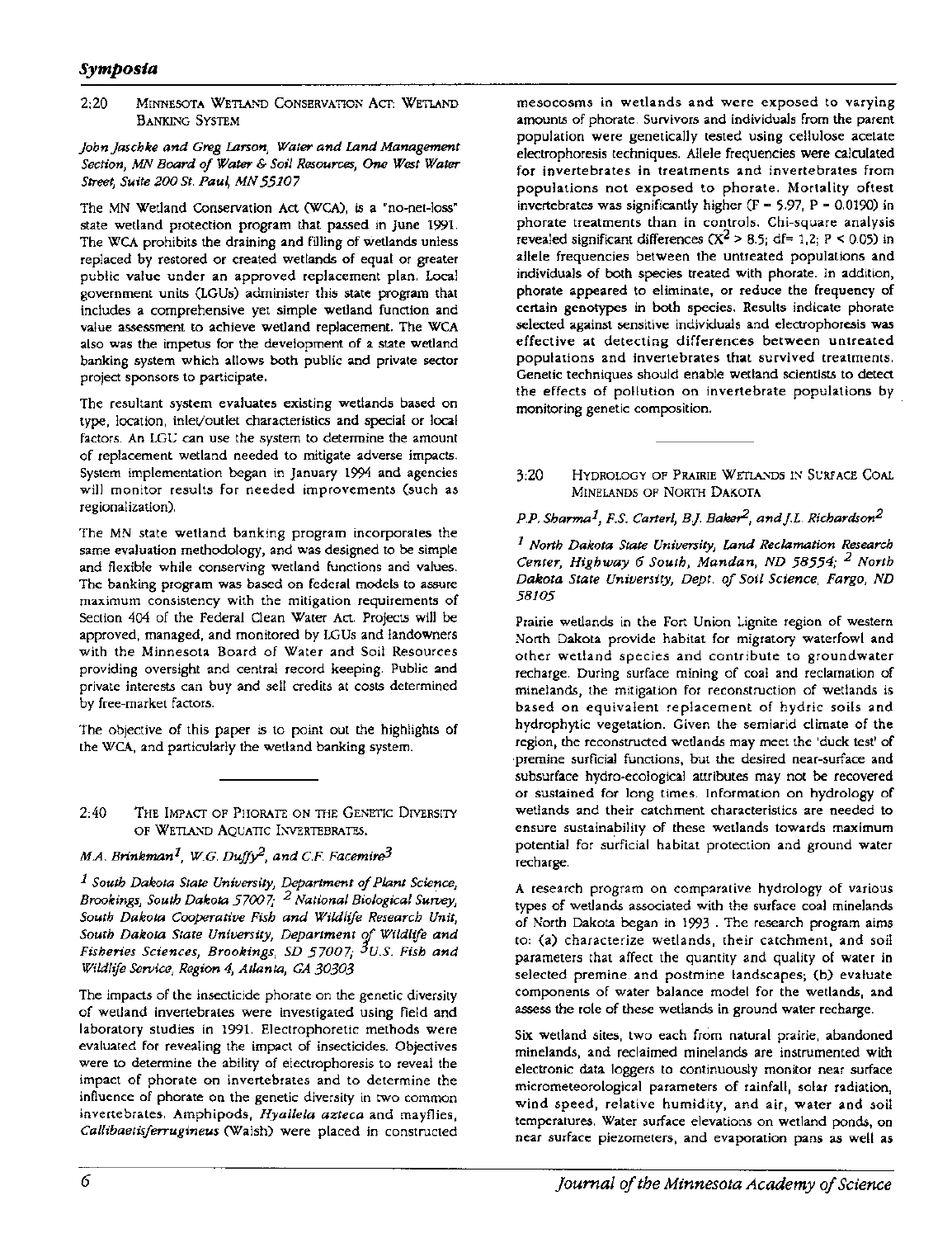macro-quality parameters such as total dissolved solids, pH, electrical conductivity, total cations and anions are also being monitored periodically. It is anticipated that the research information from this study will be useful in establishing sustainable postmine wetland habitat with provisions for ground water recharge.

3:40 WETIANDS/GROUNDWATER QUAUTY IN AGRICULTIJRAL LANDSCAPE.

#### D.H. *Ricker/, D.* E. *Kringen and* T. A. *Machacek. Department of Plant Science, South Dakota State University, Brookings, SD 57007.*

In the Prairie Pothole Region (PPR - SD, NO, MN, tA), wetlands classified as "semipermanent" or "seasonal" can act as groundwater recharge sites. The nutrient filtering capacity of wetlands has been investigated for both natural and constructed wetlands linked to surface water, but there is little information available on their subsequent impact on groundwater quality. This study investigates four seasonal and two semipermanent wetlands in the Prairie Pothole Region of eastern South Dakota. The wetlands are situated in transitional no-till (TNT) and organic (ORG) farm management systems. The objective is to determine the effects of farm management system an wetland classification on wetland surface water and groundwater quality (as part of a more comprehensive study including wildlifelhabitat investigation and economic analyses). Water quality data includes nitrate and orthophosphate concentrations from wetland surface water, groundwater at wetland and upland sites, and run-offwater from weirs. The results will be used to determine to what extent wetlands in the PPR act as sinks for nutrient run-offand to establish baseline nitrate and orthophosphate data for the development of wetland water quality standards for the PPR.

The results thus far indicate that surface water nitrate concentrations were higher in semipermanent than seasonal wetlands. Surface water concentrations of orthophosphate, however, were higher in seasonal than semipermanent wetlands. Groundwater sampled near the wetland perimeter had higher orthophosphate concentrations than groundwater sampled from nearby upland sites. The effects of farming system were seen in weir data which indicated high concentrations of nitrate in run-off following nitrogen application in the TNT system. High nitrate concentrations were also found in groundwater sampled from the ORG semipermanent wetland site which is cropped to alfalfa and receives manure application. Orthophosphate concentrations were significantly higher in the groundwater near the seasonal wetland in the ORG (0.68 ppm) than the TNT (0.20 ppm). Water quality monitoring will continue in 1995, but preliminary results suggest that both wetland classification and adjacent farming practices impact wetland and groundwater quality.

4:00 INFLUENCE OF VEGETATED WETLANDS ON THE WATER QUAUTY OF TWO GLACIAL PRAIRIE LAKES.

## Lois Haertel<sup>1</sup>, Walter G. Duffy<sup>2</sup> and Daniel E. Kokesh<sup>1</sup>

### *1 Department* if *Biology and Microbiology, South Dakota State University, Brookings, SD 57007; 2National Biological Survey, South Dakota Cooperative Fish and Wildlife Research Unit, P.O. Box 2041B Brookings, SD* 57007

We investigated the influence of vegetated wetlands on water quality of two glacial prairie lakes, Enemy Swim and Cochrane, in eastern South Dakota. Surface water enters each lake from two drainages. Land use in one drainage of each lake consisted of grasslands and upstream wetlands. Surface water flows from these drainages through vegetated littoral wetlands as it enters the lakes. Land use in the second drainage to each lake consisted of row crops, grassland and wetlands. Surface water from these drainages enters the lakes through an open water area; a sediment retention pond adjacent to Lake Cochrane, and a large slough adjacent to Lake Enemy Swim. Water then enters Lake Cochrane through a vegetated littoral zone, and enters Enemy Swim adjacent to a vegetated littoral zone. Water frequently flows out of Enemy Swim and into the slough, influenced by wind direction.

In each lake, we measured water quality parameters in the two upstream drainages, in the adjacent littoral wetlands, and in two midlake sites on multiple dates in 1992 and 1993. In both lakes, total N and chlorophyll a concentrations were greater  $(P < 0.05)$  in the drainages from upstream open water sites than at all other sites. In Cochrane, Total P, dissolved Si and nitratenitrite N were also highest in the drainage from the upstream openwater site. In both lakes, drainages entering from a grassland-wetland area had significantly greater Fe concentrations ( $P < 0.05$ ), but lower Total Kjelldahl nitrogen (TKN), pH, and chlorophyll *a* concentrations than the other sites. In Enemy Swim, Si concentrations were greatest and turbidity was lowest in the drainage arising in grasslandwetland. Total P showed no significant differences between stations and nitrate N was seldom present in measurable concentrations in Enemy Swim.

In both lakes total N and total P concentrations were lower in the drainages from grasslandwetland areas than in the drainages from open water areas. High entering concentrations of N and P were reduced by passing through a vegetated littoral zone. Water downstream from vegetated wetlands also had higher Si:P and Fe:P ratios than other sites. These changes make water passing through vegetated wetlands less likely to stimulate nuisance blooms of bluegreen algae.

4:20 MORPHOLOGICAL INDICATORS OF SEASONALLY-SATURATED SOILS FOR A HYDROSEQUENCE IN SOUTHEASTERN MINNESOTA.

*]. C. Bell,]. A. Thompson, and C. A. Butler, Univ. of Minnesota, Department of Soil Science, 439 Borlaug Hall, 1991 Upper Buford Circle, St. Paul MN 55108.* 

The duration and depth of seasonal soil saturation affects soil suitability for many land-uses and are critical factors in the